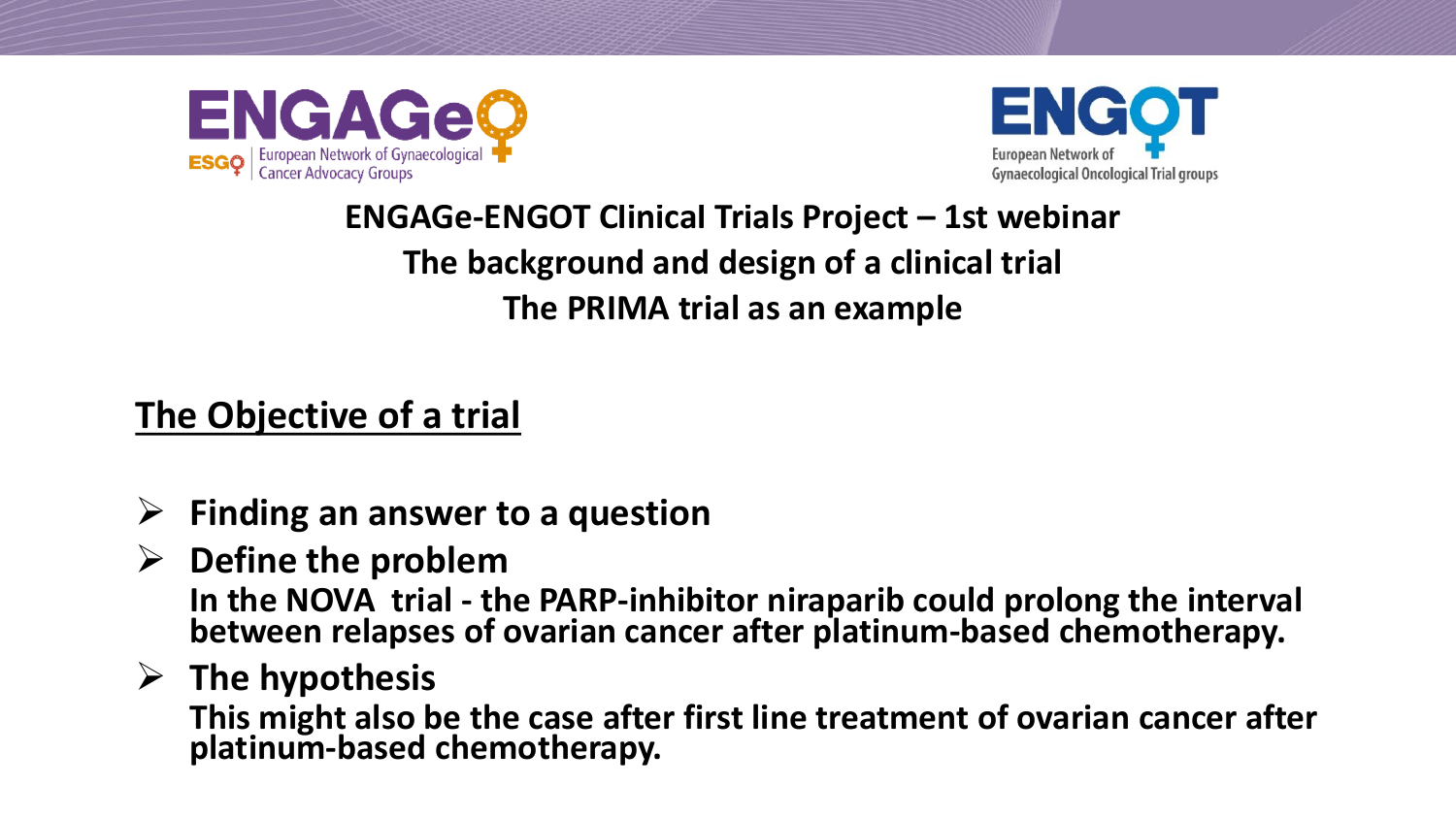



**Methodology:**

**Randomization**

**In this particular trial the randomization was**

**2:1** 

**2/3 of the patients would get the drug and 1/3 placebo (standard of care), which at the time was follow-up between relapses for this group of patients - no actual maintenance treatment unless they had a BRCA-mutation.** 

**So, if there is a treatment, the new drug/procedure will be compared to the prevailing standard of care e.g., chemo, radiation, surgery or whatever. If there is no treatment, then the new treatment will be compared to placebo, which in this case is standard of care (follow-up).**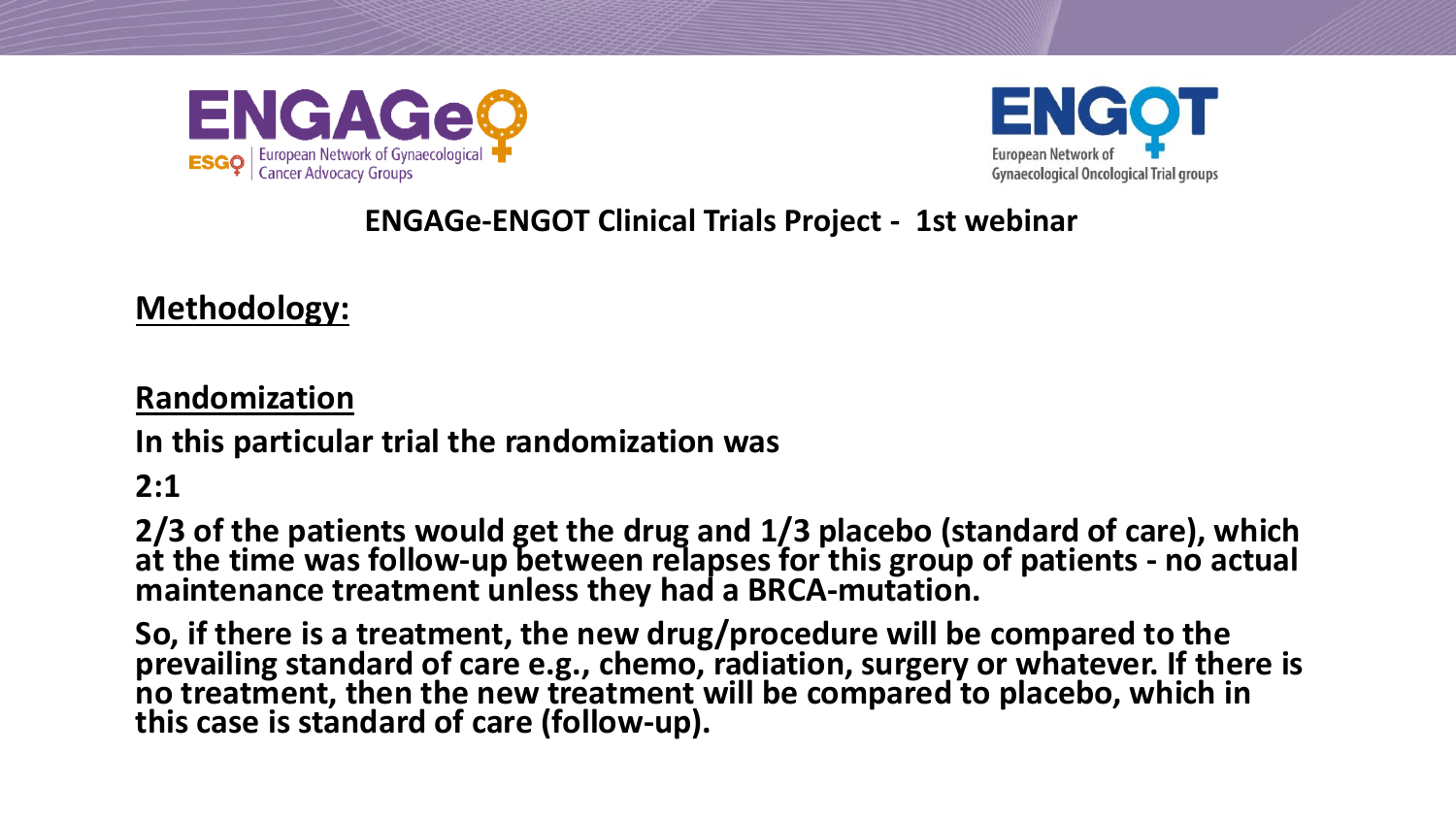



#### **Stratification:**

**To avoid bias = systematic error**

**You have to stratify patients so that there is no bias in the treatment.** 

**In this particular case, it means that if patients that had NACT (neoadjuvant chemotherapy) are included in the study, you have to take care that percentagewise the same number of patients with NACT are included in both arms.**

#### **Example:**

**600 patients included in the trial – 400 hundred in the treatment arm and 200 in the placebo arm.**

**150 with NACT included in the trial. This means that you have to include 100 with NACT in the treatment arm and 50 with NACT in the placebo arm in order to avoid bias**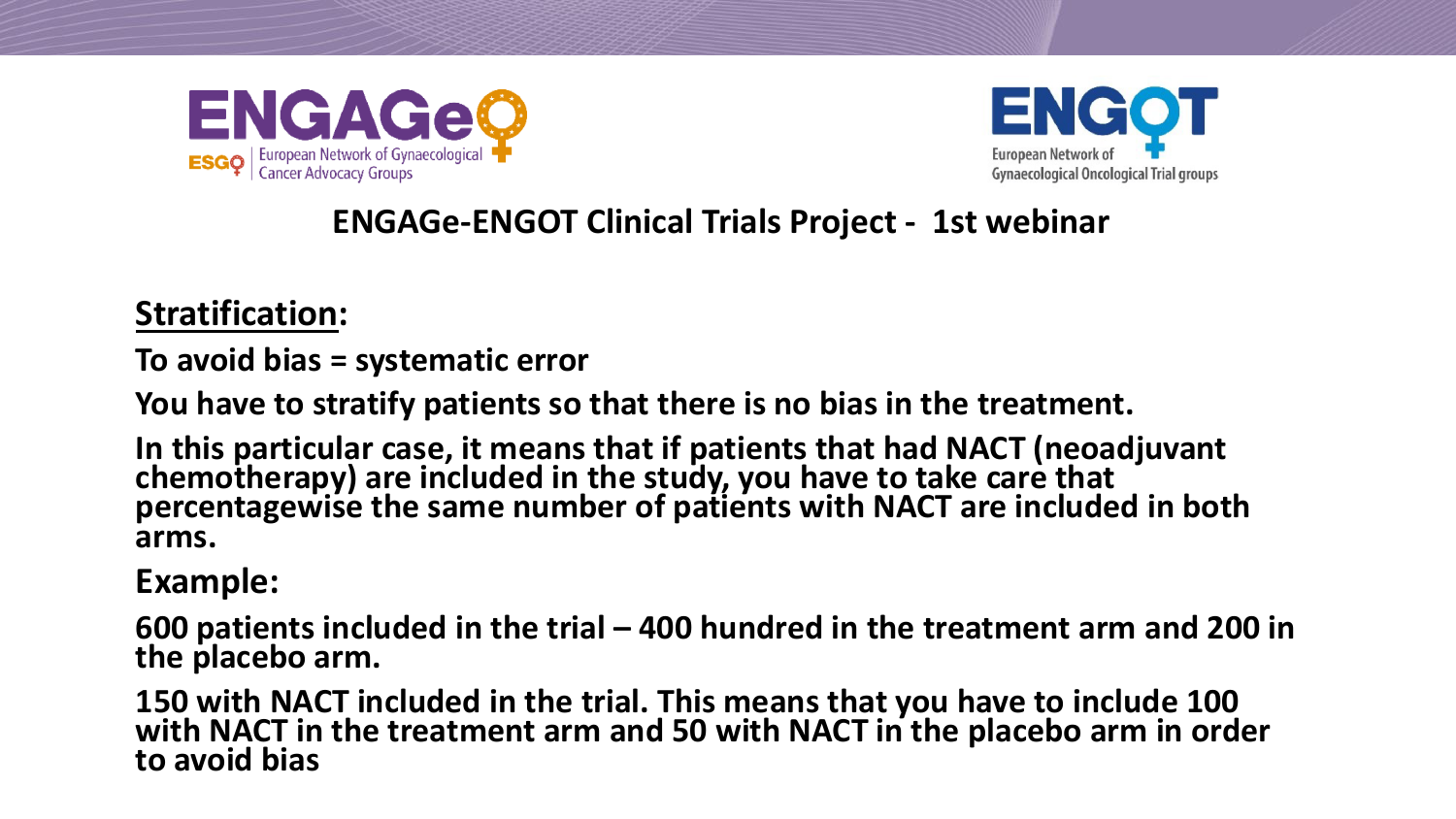



#### **Inclusion criteria:**

**High grade serous or endometrioid ovarian cancer**

- ➢ **Inoperable stages III and IV**
- ➢ **Stage IV disease, regardless of postoperative residual disease status**
- ➢ **Stage III after primary debulking surgery with macroscopic visible residual disease**
- ➢ **Stage III or IV after NACT (neoadjuvant chemotherapy) and interval debulking surgery regardless of residual disease status**

#### **Exclusion Criteria:**

**Long list of exclusion criteria**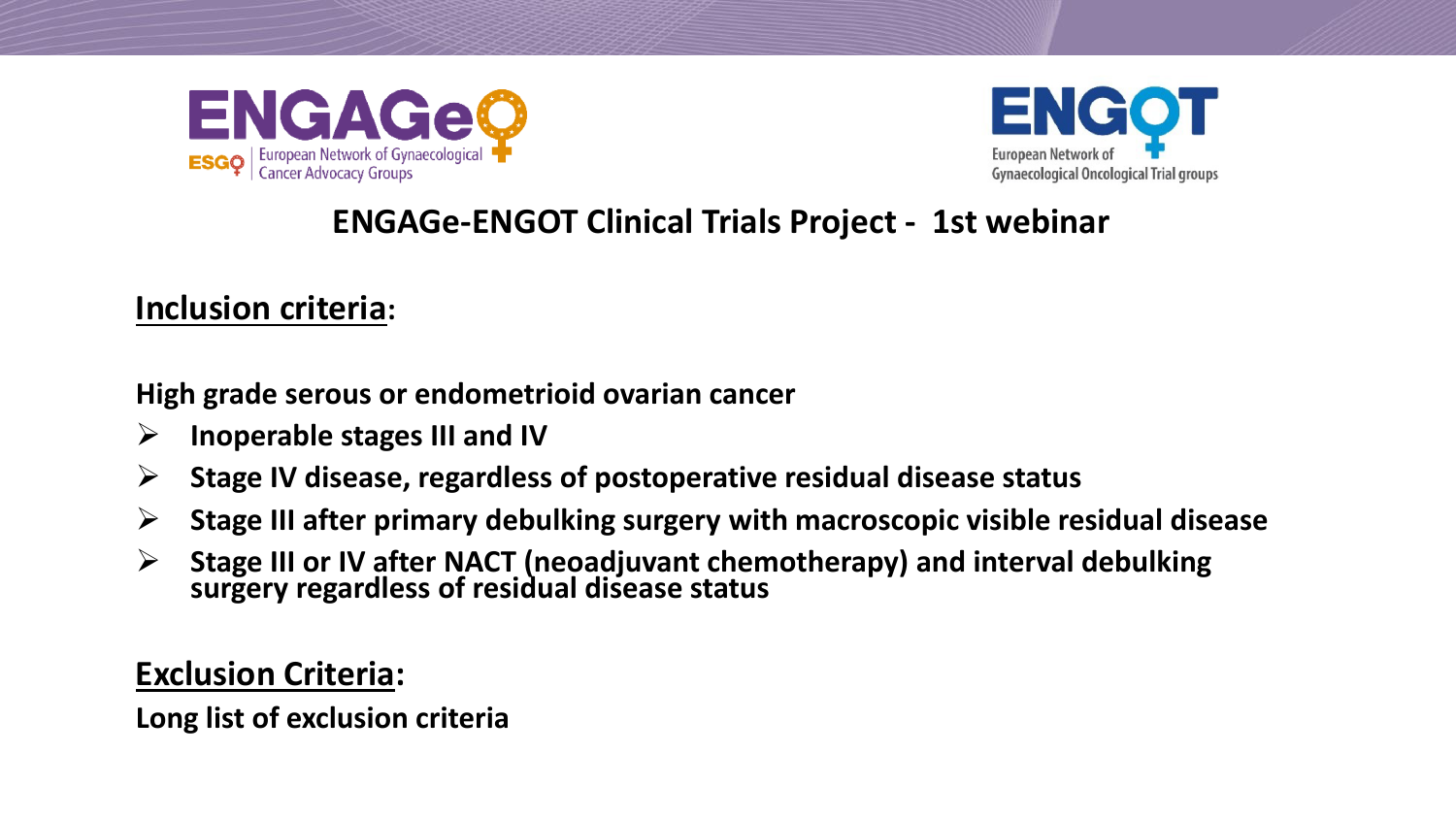



# **Predictive factors in high grade ovarian cancer**

**Genetics**

**BRCA-mutations – hereditary or somatic**

**HR (homologous recombination) deficient patients and HR proficient patients** 

**In other types of cancer there will be other gene mutations**

**e.g. endometrial cancer – POLEmut, P53abn, MSI and NSMP**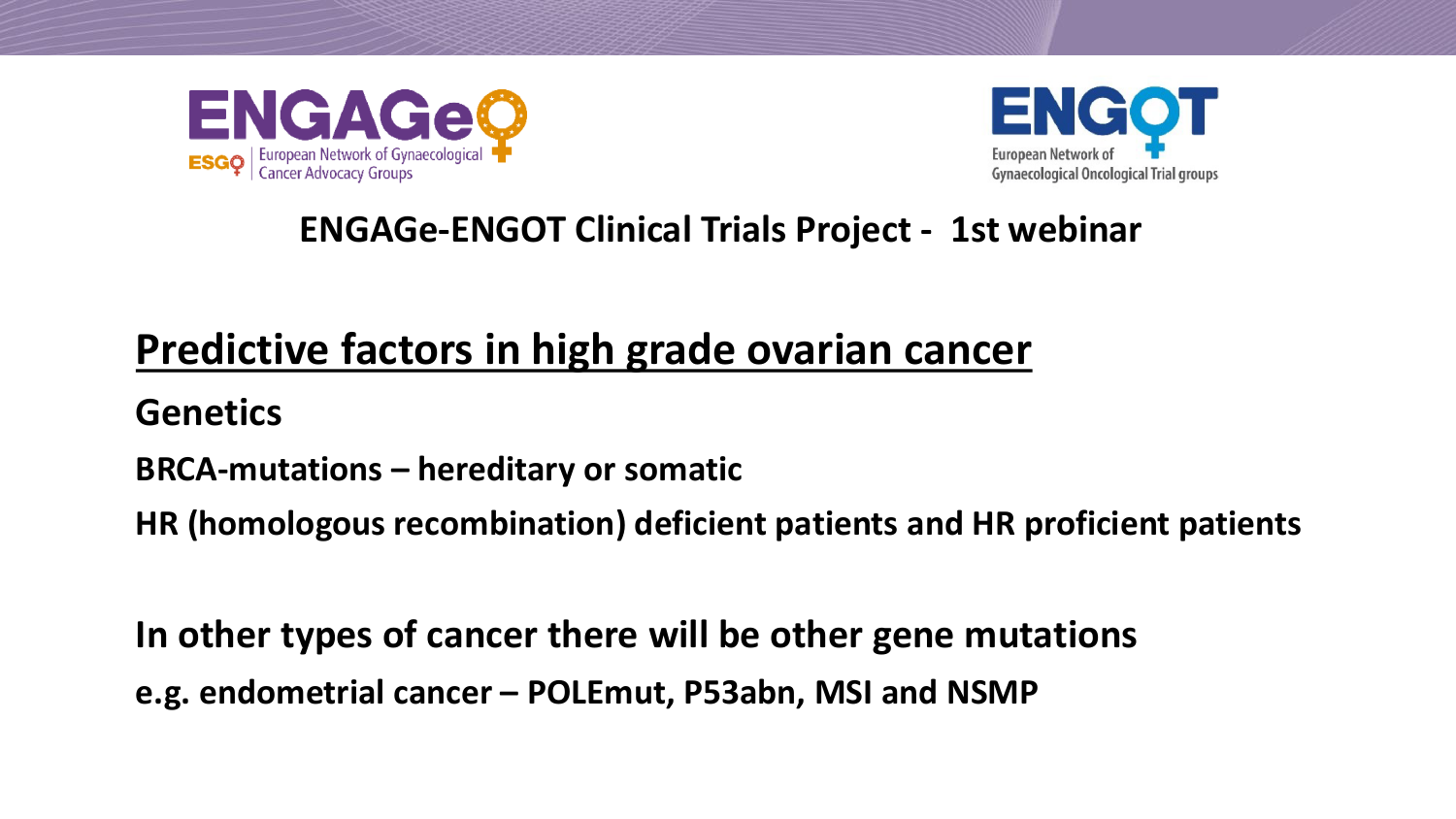



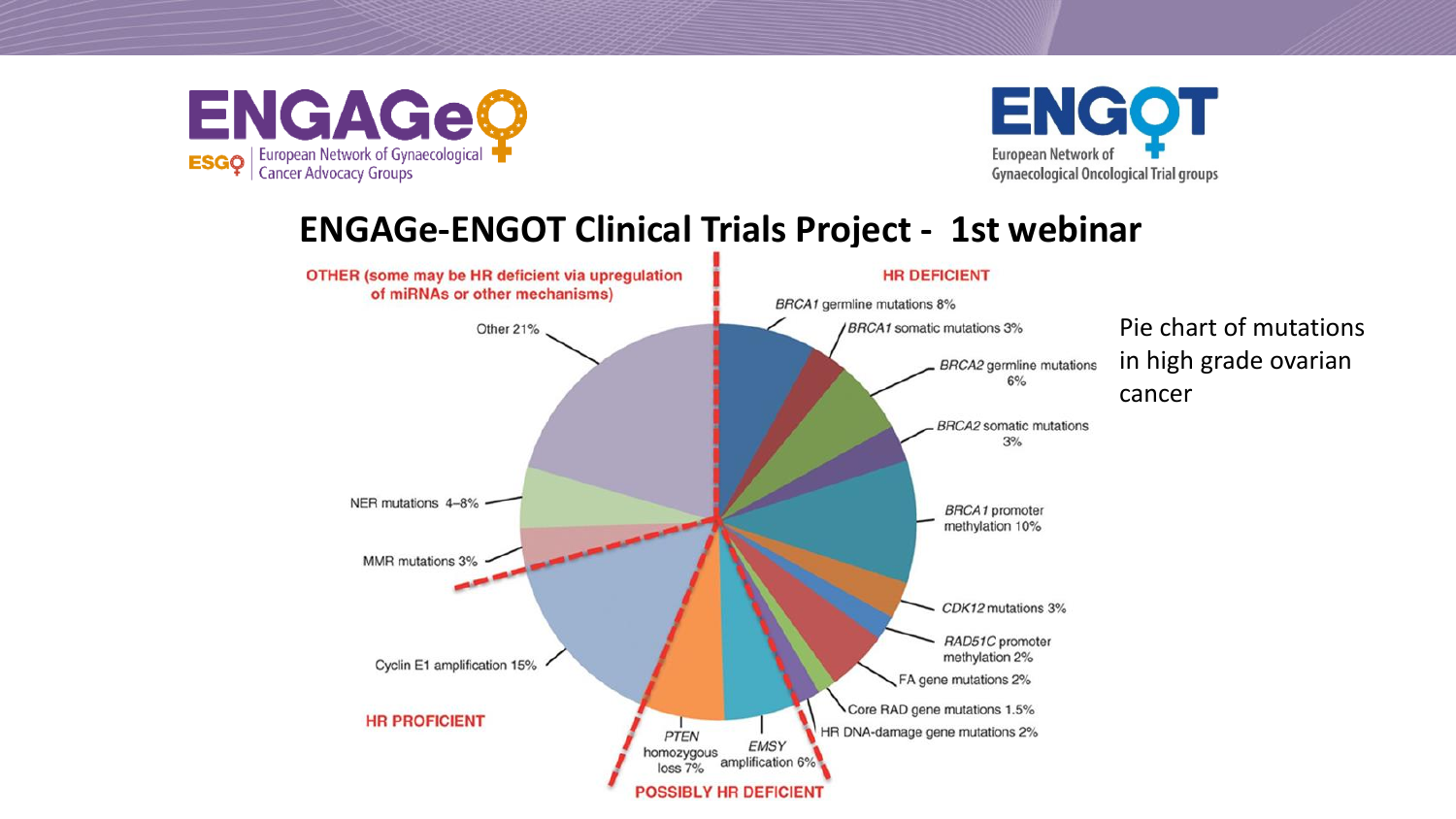



# **Endpoints:**

**The endpoint can be PFS (progression free survival). How many months to the next relapse? The patients need 6 months or more to receive treatment with platinum-based chemotherapy again.** 

**An endpoint can also be OS (overall survival). These endpoints are usually measured by RECIST (Response Evaluation Criteria in Solid Tumors)** 

**The next relapse is usually measured by blinded radiologists. This is again done to avoid bias.** 

# **Secondary endpoints:**

**OS can also be a secondary endpoint together with quality of life measured by various questionnaires, e.g., PROs (patient reported outcomes).**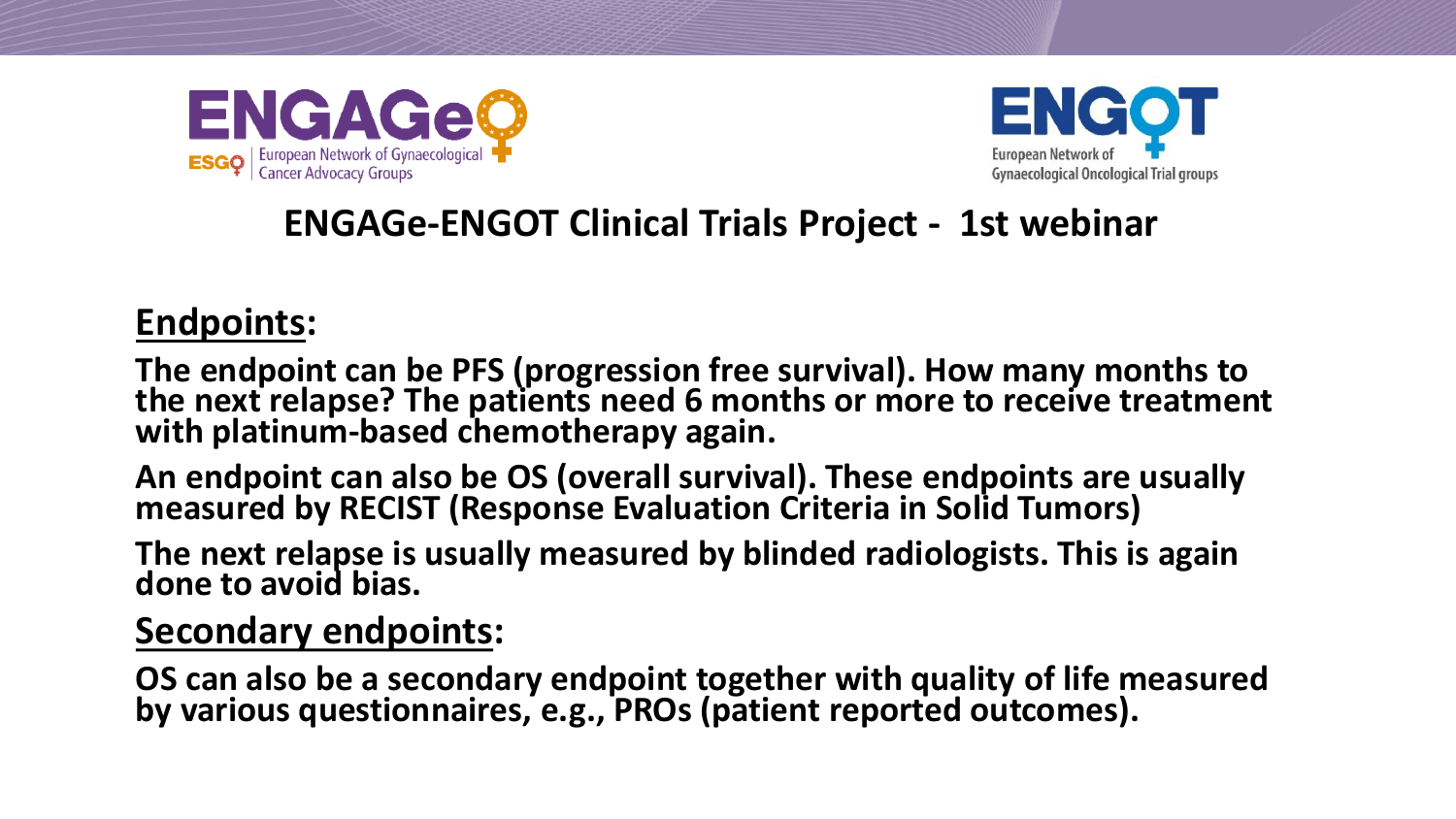



# **The trial population – the cohort:**

**The patients included in this trial have stage III or stage IV ovarian cancer. Some were inoperable, some had residual tumour after surgery. They all had very good response to platinum-based chemotherapy.** 

**Some have BRCA-mutations, some are HR deficient, some have HR notdetermined, some are HR proficient.**

**Final conclusion:**

**Niraparib is a new option for patients with high grade serous ovarian cancer to avoid/postpone progression of disease after first line treatment.**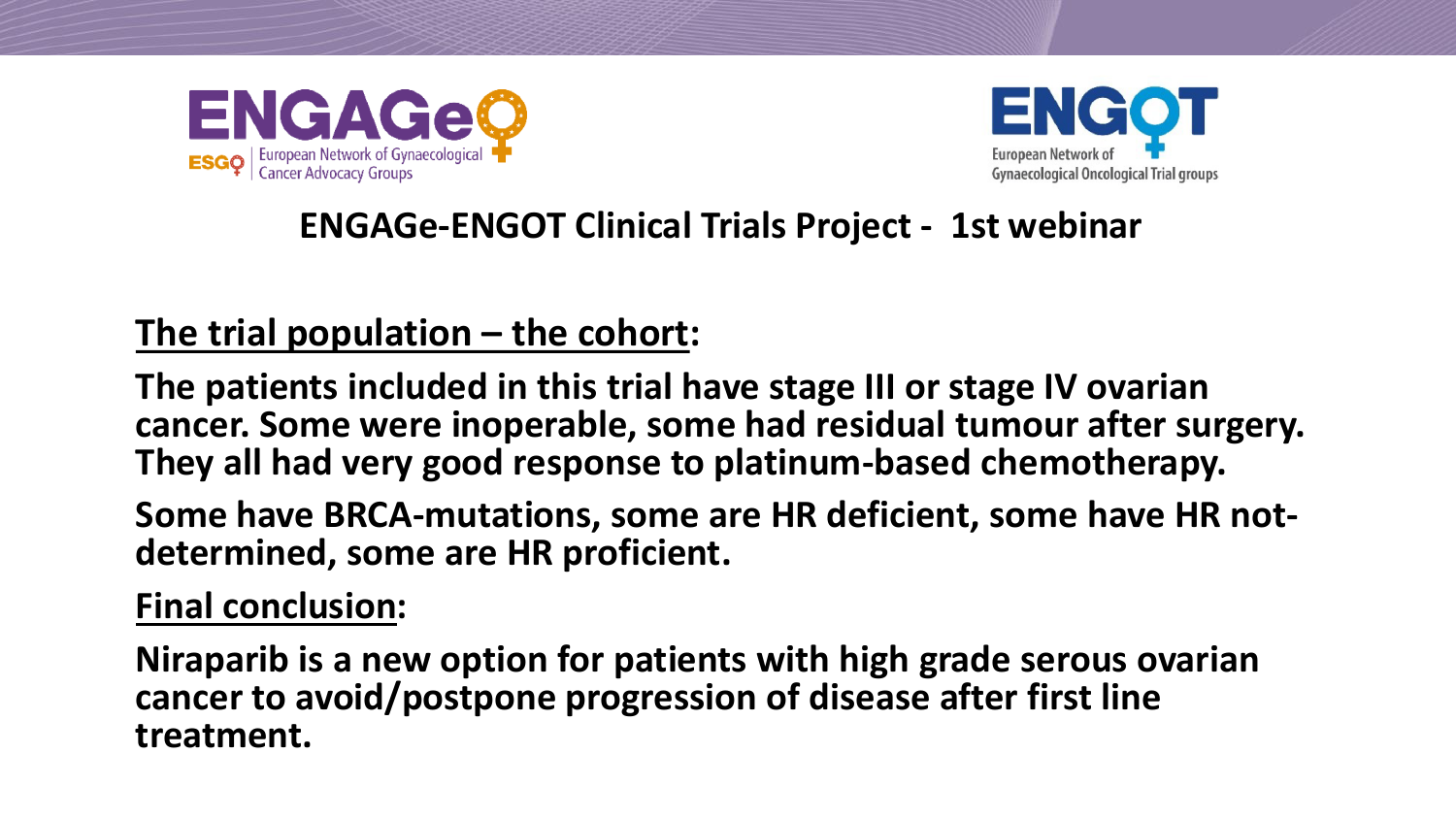



# **Questions from the audience:**

**Where do we find list of acronyms and abbreviations?**

**Answer from Antonio González: In a well-written protocol there is always a list of abbreviations/acronyms, and it is always a good idea to look at the list before reading the protocol.**

**Many of the acronyms are used in all protocols, but for each trial there will also be new abbreviations/acronyms. If we e.g., compare ovarian cancer and endometrial cancer, the acronyms for the various mutations are different because the mutations are different.** 

*You have all received a list of acronyms and abbreviations for the PRIMA trial.*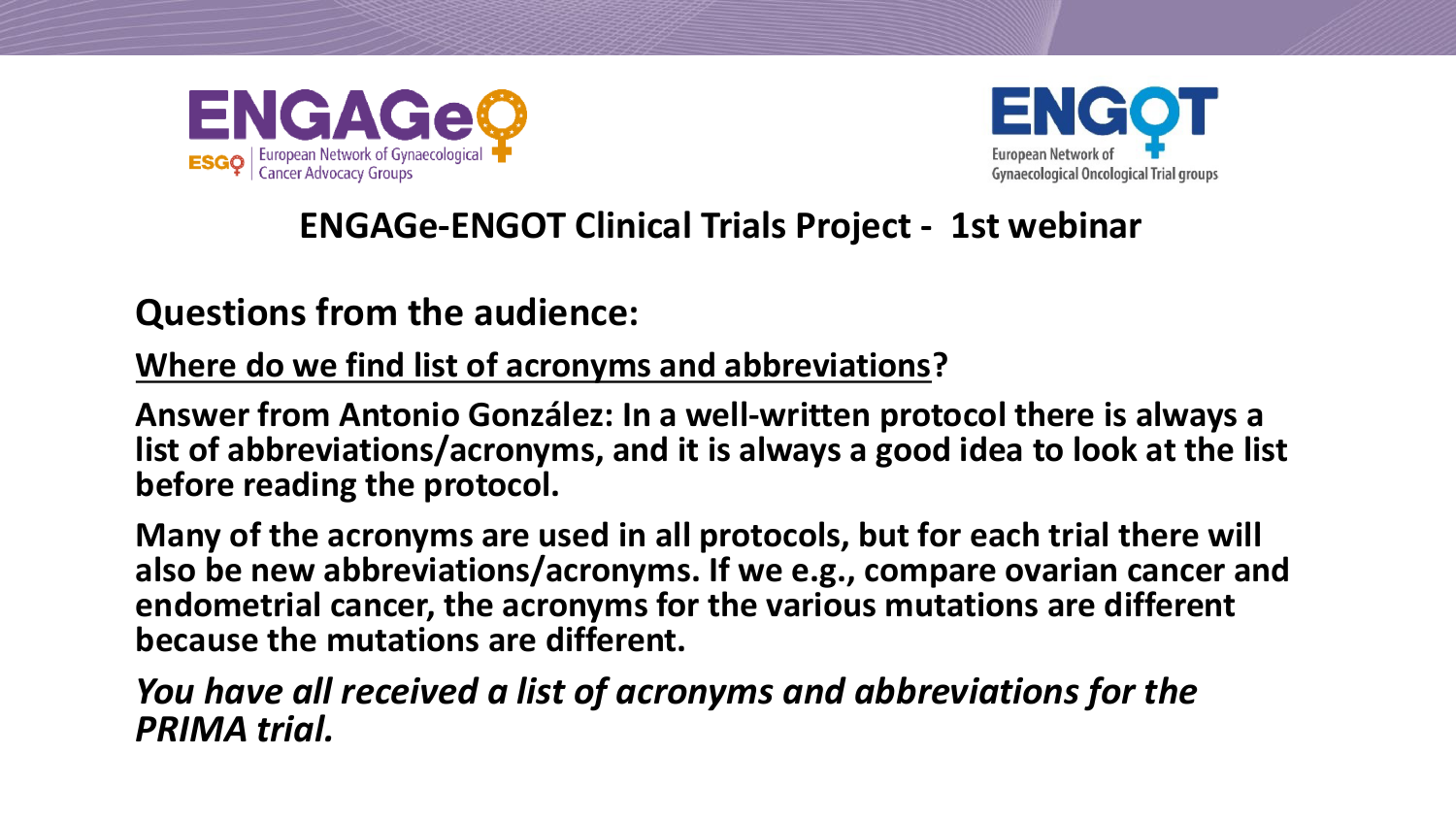



#### **How does the drug get from a successful outcome in a trial to the patients at large?**

- ➢ **In Europe, the drug first has to be approved by EMA (The European Medicines Agency), and afterwards there are medicines councils in the various European countries that also have to approve the use of the drug as standard of care. They don't only look at the outcome of the trial, but also at the cost of the drug, so some drugs can be available in some European countries, but not in others.**
- ➢ **If the study has been initiated by an American pharma company, it has to be approved by the FDA (Food and Drug Administration) and then by EMA in Europe and then by the councils/HTA in the individual countries.**
- ➢ **This is where we as patients might have an influence or might even be able to help other patients get the drugs in the individual European country and also to disseminate the results of a trial.**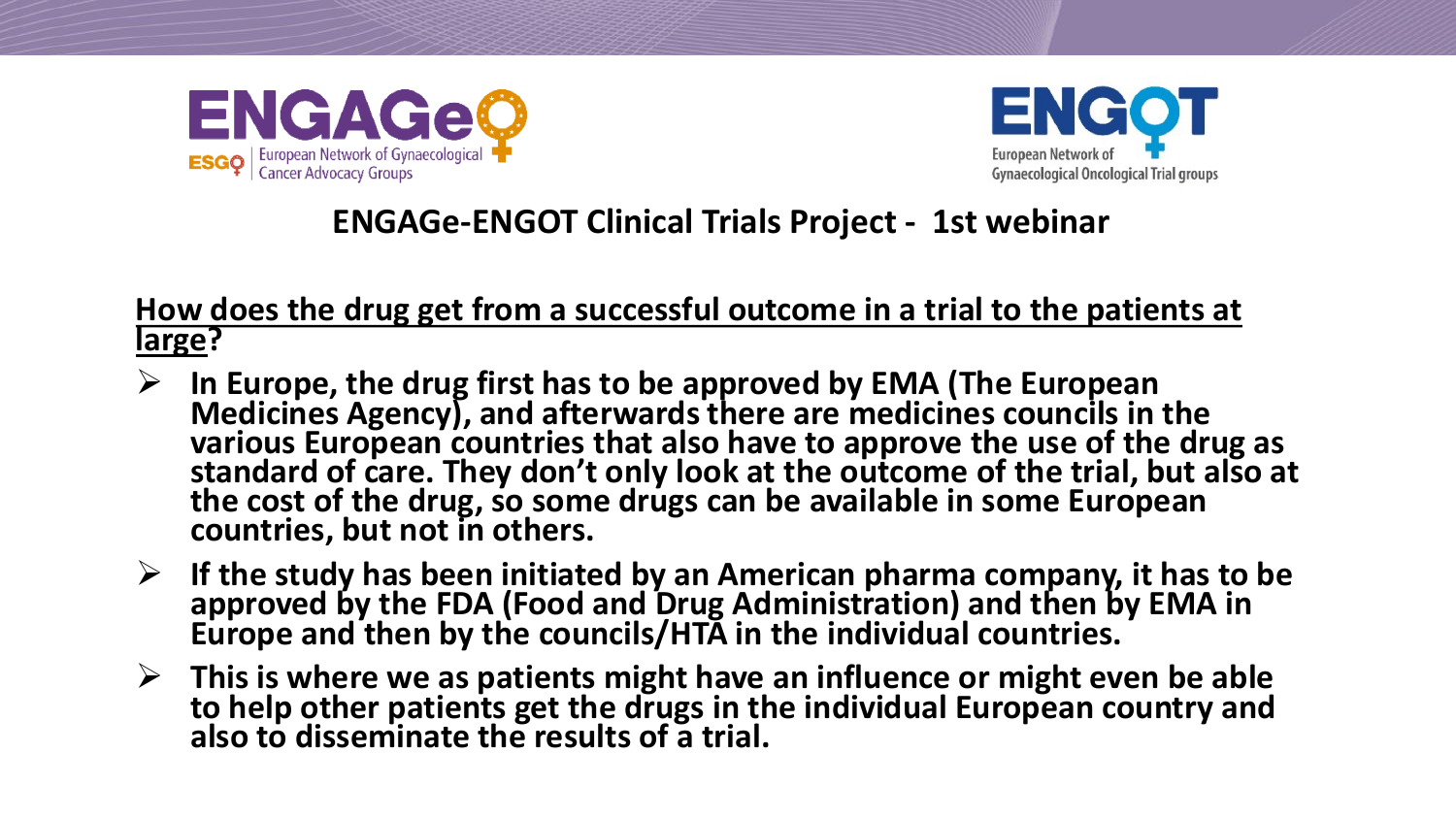



**Where and when can patients' insights be taken into account in a clinical trial?**

- ➢ **Questionnaires on quality of life. It has been proven that the opinions of patients and doctors differ quite a lot in that respect.**
- ➢ **PROs (patient reported outcomes). Looking at the questions asked.**
- ➢ **Spreading the knowledge of the trial and disseminate the outcome of the trial.**
- ➢ **Help getting the new drug/procedure approved in the individual countries.**
- ➢ **General information in our various countries of what it means to participate in a clinical trial is also important, as there might be misconceptions.**
- ➢ **Sometimes even the patients on placebo do better than what they would have done if they had not been in a clinical trial because they are monitored much more closely.**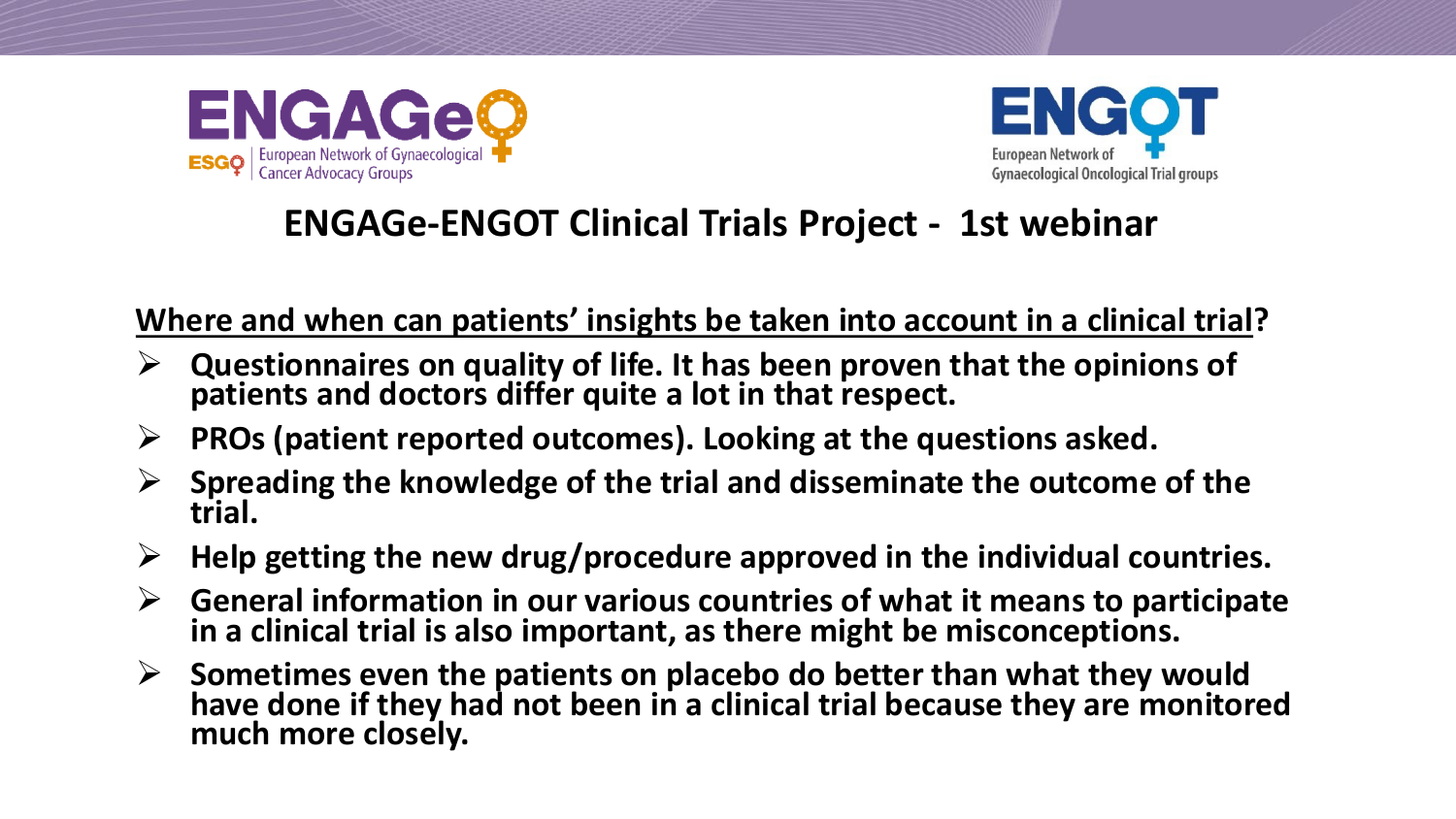



### **Can the exclusion criteria change while the trial is running?**

**The answer was no. But there can be an amendment to a trial. As explained during the presentation, there was an amendment to the daily dose of the drug in the PRIMA trial.**

- ➢ **The amendment in the PRIMA trial was based on the patient's weight and her number of platelets.**
- ➢ **It can also happen that the blinding is opened for medical reasons – unexpected side effects – a drug that in one arm is inferior to the other drugs in other arms (e.g. umbrella trial).**
- ➢ **Amendments to a running trial must be approved by the health authorities and the ethics committee.**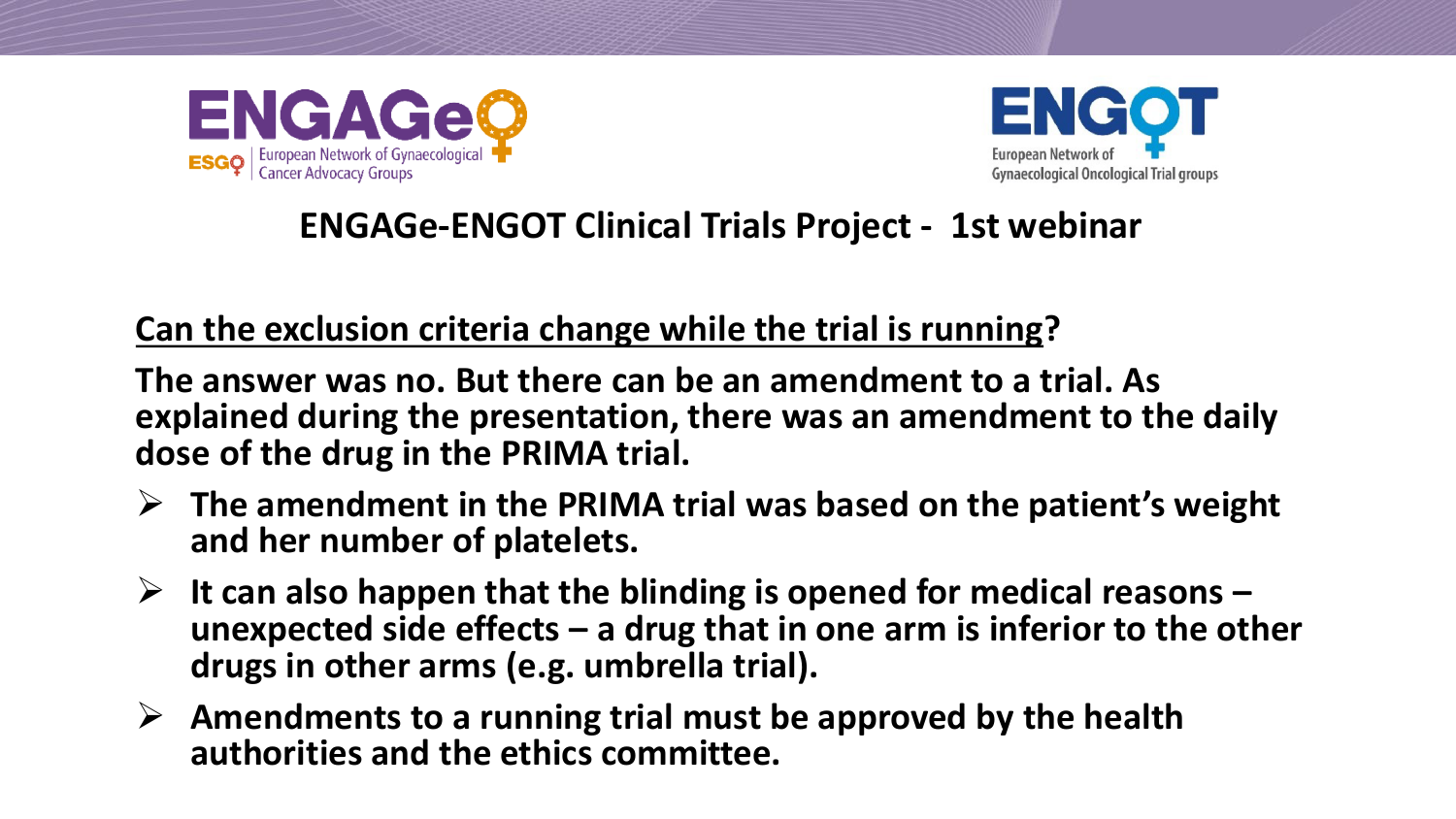



**When will the patient know whether she was in the treatment or placebo arm?** 

**When she has a relapse, she will know. Sometimes there can be a possibility of cross-over. Changing from one arm to the other, but not in the PRIMA trial.** 

**Not only the drug but also the patient's quality of life have an influence on how the patient is doing.** 

**Does she have support from family and friends? Is that something that is taken into account when she enters a trial? In the inclusion criteria it says that the patient must be able to follow the procedure of the study, but maybe attention should be paid to this factor as it might have an influence on the outcome of the trial.**